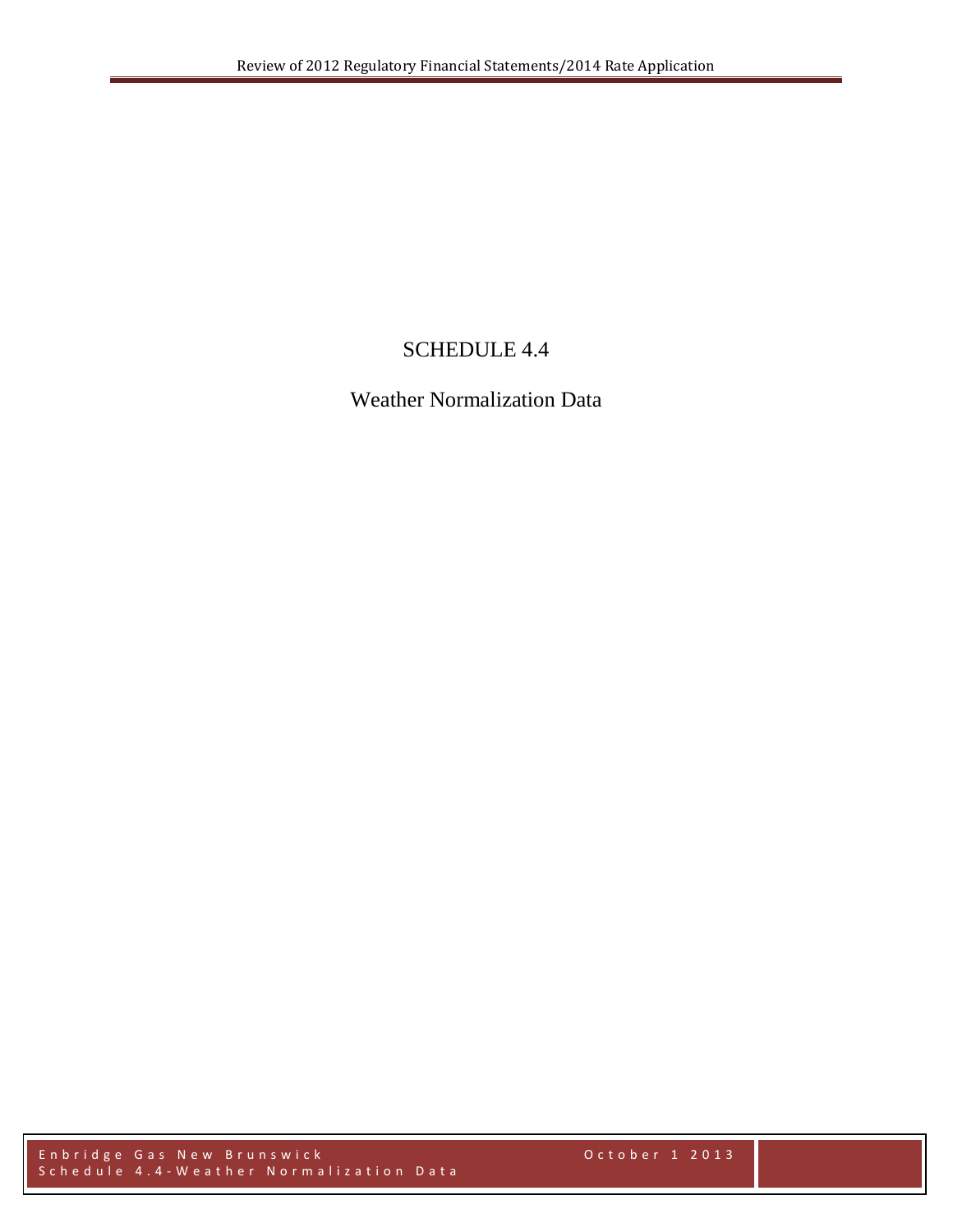## Table 1 – Degree Days

2012 Degree Days

| Fredericton          | January  | February | March    | April   | May      | June                     | July                     | August                   | September                | October  | November | December | Total    |
|----------------------|----------|----------|----------|---------|----------|--------------------------|--------------------------|--------------------------|--------------------------|----------|----------|----------|----------|
| Actual               | 776.50   | 704.10   | 519.20   | 358.40  | 171.00   | $\overline{\phantom{0}}$ | $\overline{\phantom{0}}$ |                          | $\overline{\phantom{a}}$ | 275.20   | 506.10   | 661.10   | 3,971.60 |
| Normal               | 852.00   | 712.00   | 625.00   | 368.00  | 198.00   |                          |                          |                          |                          | 336.00   | 453.00   | 689.00   | 4,233.00 |
| Colder/(Warmer)      | (75.50)  | (7.90)   | (105.80) | (9.60)  | (27.00)  | $\overline{a}$           |                          |                          | $\overline{\phantom{a}}$ | (60.80)  | 53.10    | (27.90)  | (261.40) |
| % Variance of Normal | $-8.9%$  | $-1.1%$  | $-16.9%$ | $-2.6%$ | $-13.6%$ | 0.0%                     | 0.0%                     | 0.0%                     | 0.0%                     | $-18.1%$ | 11.7%    | $-4.0%$  | $-6.2%$  |
| Moncton              | January  | February | March    | April   | May      | June                     | July                     | August                   | September                | October  | November | December | Total    |
| Actual               | 741.10   | 701.30   | 532.50   | 372.60  | 189.00   | $\overline{\phantom{0}}$ |                          |                          |                          | 267.10   | 490.10   | 642.20   | 3,935.90 |
| Normal               | 825.00   | 708.00   | 656.00   | 407.00  | 222.00   | $\overline{a}$           |                          |                          | ٠                        | 337.00   | 475.00   | 685.00   | 4,315.00 |
| Colder/(Warmer)      | (83.90)  | (6.70)   | (123.50) | (34.40) | (33.00)  | $\overline{\phantom{a}}$ |                          | $\overline{\phantom{a}}$ | $\overline{\phantom{a}}$ | (69.90)  | 15.10    | (42.80)  | (379.10) |
| % Variance of Normal | $-10.2%$ | $-0.9%$  | $-18.8%$ | $-8.5%$ | $-14.9%$ | 0.0%                     | 0.0%                     | 0.0%                     | 0.0%                     | $-20.7%$ | 3.2%     | $-6.2%$  | $-8.8%$  |
| Saint John           | Januarv  | February | March    | April   | May      | June                     | July                     | August                   | September                | October  | November | December | Total    |
| Actual               | 716.90   | 666.60   | 530.60   | 378.10  | 215.80   | $\overline{\phantom{a}}$ |                          |                          | $\overline{\phantom{a}}$ | 258.00   | 490.60   | 619.20   | 3,875.80 |
| Normal               | 798.00   | 689.00   | 617.00   | 393.00  | 235.00   |                          |                          |                          | ٠                        | 335.00   | 458.00   | 667.00   | 4,192.00 |
| Colder/(Warmer)      | (81.10)  | (22.40)  | (86.40)  | (14.90) | (19.20)  | $\overline{\phantom{0}}$ |                          |                          | $\overline{\phantom{a}}$ | (77.00)  | 32.60    | (47.80)  | (316.20) |
| % Variance of Normal | $-10.2%$ | $-3.3%$  | $-14.0%$ | $-3.8%$ | $-8.2%$  | 0.0%                     | 0.0%                     | 0.0%                     | 0.0%                     | $-23.0%$ | 7.1%     | $-7.2%$  | $-7.5%$  |
| Combined             | January  | February | March    | April   | May      | June                     | July                     | August                   | September                | October  | November | December | Total    |
| Actual               | 744.83   | 690.67   | 527.43   | 369.70  | 191.93   |                          |                          |                          |                          | 266.77   | 495.60   | 640.83   | 3,927.77 |
| Normal               | 825.00   | 703.00   | 632.67   | 389.33  | 218.33   |                          |                          |                          | $\overline{\phantom{a}}$ | 336.00   | 462.00   | 680.33   | 4,246.67 |
| Colder/(Warmer)      | (80.17)  | (12.33)  | (105.23) | (19.63) | (26.40)  | $\overline{\phantom{0}}$ |                          |                          | $\overline{\phantom{a}}$ | (69.23)  | 33.60    | (39.50)  | (318.90) |
| % Variance of Normal | $-9.7%$  | $-1.8%$  | $-16.6%$ | $-5.0%$ | $-12.1%$ | 0.0%                     | 0.0%                     | 0.0%                     | 0.0%                     | $-20.6%$ | 7.3%     | $-5.8%$  | $-7.5%$  |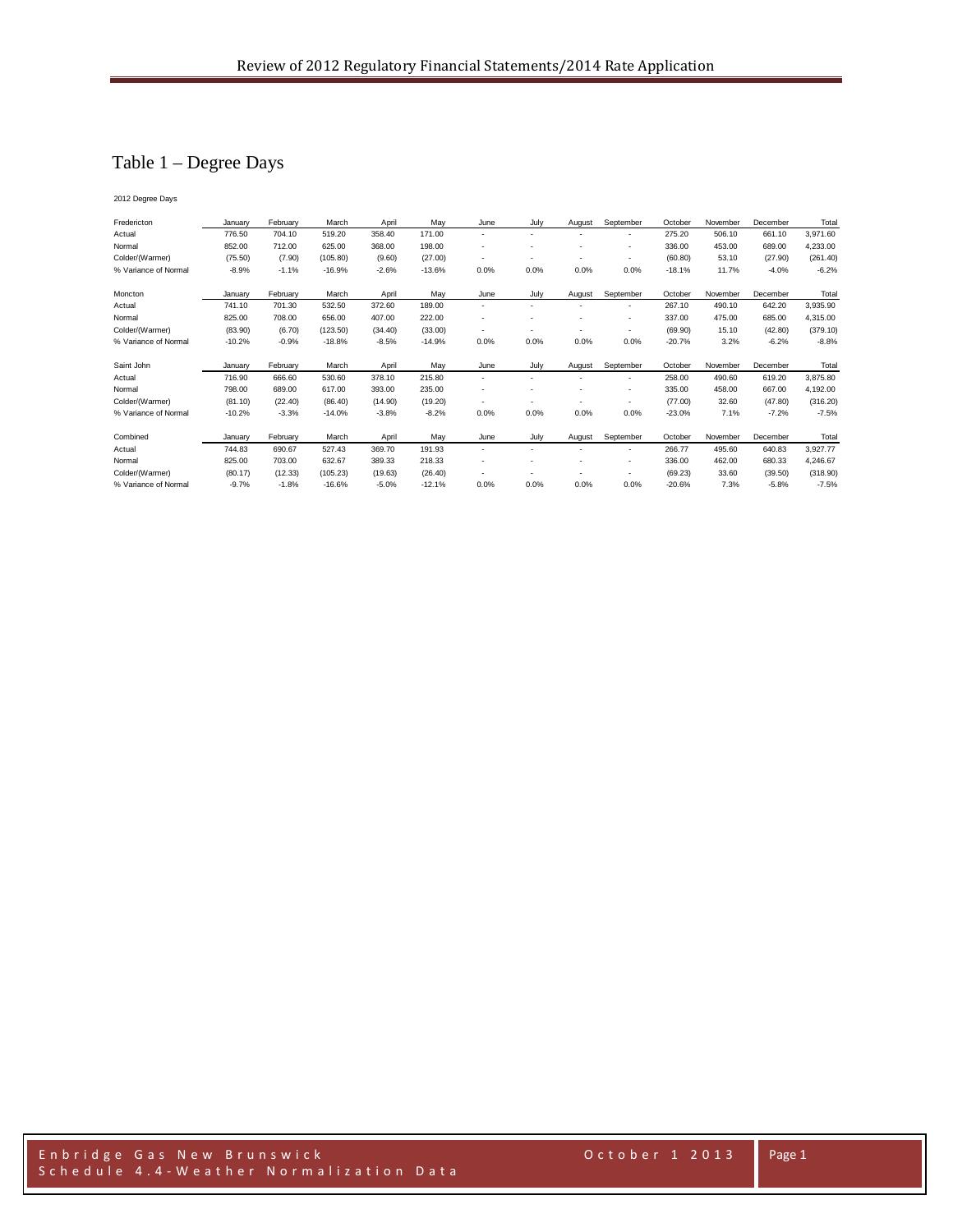| Table 2 provided the weather normalized data for the historical rate classes from January 1, 2012 |  |  |
|---------------------------------------------------------------------------------------------------|--|--|
| to September 30, 2012.                                                                            |  |  |

| 2012 GJ's               | Jan                  | Feb             | Mar                      | Apr                                   | May             | Jun                                   | Jul            | Aug                         | Sep       | Total             |
|-------------------------|----------------------|-----------------|--------------------------|---------------------------------------|-----------------|---------------------------------------|----------------|-----------------------------|-----------|-------------------|
| <b>SGSRE</b>            | 32,637               | 31,973          | 28,917                   | 16,142                                | 10,978          | 7,261                                 | 5,604          | 4,899                       | 6,603     | 145,014           |
| <b>SGSRO</b>            | 61,819               | 65,318          | 53,660                   | 29,372                                | 18,845          | 10,606                                | 7,851          | 7,089                       | 10,101    | 264,661           |
| SGSC                    | 90,537               | 31,547          | 47,290                   | 23,374                                | 14,942          | 7,984                                 | 6,056          | 5,828                       | 8,647     | 236,205           |
| GS                      | 170,366              | 144,995         | 130,820                  | 62,562                                | 49,610          | 27,458                                | 20,501         | 19,324                      | 29,240    | 654,876           |
| CGS                     | 205,105              | 183,858         | 160,557                  | 90,939                                | 69,372          | 37,845                                | 28,273         | 25,392                      | 41,706    | 843,047           |
| LFO                     | 143,554              | 136,217         | 129,775                  | 128,466                               | 139,988         | 112,641                               | 140,935        | 134,158                     | 135,429   | 1,201,163         |
| <b>HFO</b>              | 175,281              | 164,744         | 142,424                  | 110,231                               | 74,377          | 44,805                                | 41,685         | 40,608                      | 43,047    | 837,202           |
| <b>OPS</b>              |                      | 3               |                          | 65                                    | 623             | 791                                   | 831            | 747                         | 1,100     | 4,160             |
| <b>CLVOP</b>            | $\ddot{\phantom{1}}$ | 1               |                          | $\overline{\phantom{a}}$              | $\sim$          | $\overline{\phantom{a}}$              | $\blacksquare$ | $\sim$                      | $\sim$    | 1                 |
|                         | 879,299              | 758,656         | 693,443                  | 461,151                               | 378,735         | 249,391                               | 251,736        | 238,045                     | 275,873   | 4,186,329         |
|                         |                      |                 |                          |                                       |                 |                                       |                |                             |           |                   |
| 2012 WN GJ's (Adjusted) |                      |                 |                          |                                       |                 |                                       |                |                             |           | Total             |
| <b>SGSRE</b>            | 38,732               | 33,345          | 31,708                   | 17,222                                | 11,742          | 7,261                                 | 5,604          | 4,899                       | 6,603     | 157,116           |
| <b>SGSRO</b>            | 73,406               | 67,273          | 59,029                   | 31,122                                | 19,837          | 10,606                                | 7,851          | 7,089                       | 10,101    | 286,314           |
| SGSC                    | 100,985              | 33,384          | 54,380                   | 24,260                                | 16,213          | 7,984                                 | 6,056          | 5,828                       | 8,647     | 257,737           |
| GS                      | 190,077              | 147,711         | 150,990                  | 66,739                                | 53,214          | 27,458                                | 20,501         | 19,324                      | 29,240    | 705,254           |
| CGS                     | 226,710              | 186,251         | 186,134                  | 95,574                                | 75,090          | 37,845                                | 28,273         | 25,392                      | 41,706    | 902,975           |
| LFO                     | 146,194              | 136,676         | 132,991                  | 129,279                               | 142,251         | 112,641                               | 140,935        | 134,158                     | 135,429   | 1,210,554         |
| <b>HFO</b>              | 185,696              | 166,178         | 158,824                  | 112,884                               | 79,060          | 44,805                                | 41,685         | 40,608                      | 43,047    | 872,787           |
| <b>OPS</b>              | ÷,                   | 3               | $\overline{\phantom{a}}$ | 65                                    | 637             | 791                                   | 831            | 747                         | 1,100     | 4,174             |
| <b>CLVOPs</b>           |                      | 1               |                          |                                       |                 |                                       |                |                             |           | 1                 |
|                         | 961,800              | 770,822         | 774,056                  | 477,145                               | 398,044         | 249,391                               | 251,736        | 238,045                     | 275,873   | 4,396,912         |
|                         |                      |                 |                          |                                       |                 |                                       |                |                             |           |                   |
| Difference in GJ's      |                      |                 |                          |                                       |                 |                                       |                |                             |           | Total             |
| <b>SGSRE</b>            | 6,095                | 1,372           | 2,791                    | 1,080                                 | 764             |                                       |                |                             |           | 12,102            |
| <b>SGSRO</b>            | 11,587               | 1,955           | 5,369                    | 1,750                                 | 992             |                                       |                |                             |           | 21,653            |
| <b>SGSC</b>             | 10,448               | 1,837           | 7,090                    | 886                                   | 1,271           |                                       |                |                             |           | 21,532            |
| GS                      | 19,711               | 2,716           | 20,170                   | 4,177                                 | 3,604           |                                       |                |                             |           | 50,378            |
| CGS                     | 21,605               | 2,393           | 25,577                   | 4,635                                 | 5,718           |                                       |                |                             |           | 59,928            |
| LFO                     | 2,640                | 459             | 3,216                    | 813                                   | 2,263           |                                       |                |                             |           | 9,391             |
| <b>HFO</b>              | 10,415               | 1,434           | 16,400                   | 2,653                                 | 4,683           |                                       |                |                             |           | 35,585            |
| <b>OPS</b>              |                      |                 |                          |                                       | 14              |                                       |                |                             |           | 14                |
| <b>CLVOP</b>            |                      |                 |                          |                                       |                 |                                       |                |                             |           |                   |
|                         | 82,501               | 12,166          | 80,613                   | 15,994                                | 19,309          |                                       | $\overline{a}$ |                             |           | 210,583           |
| 2012 Revenue            | Jan                  | Feb             | Mar                      | Apr                                   | May             | Jun                                   | Jul            | Aug                         | Sep       | Total             |
| <b>SGSRE</b>            | 382,724              | 374,712         | 347,233                  | 211,371                               | 157,456         | 117,990                               | 102,002        | 95,135                      | 111,235   | 1,899,858         |
| <b>SGSRO</b>            | 887,925              | 965,073         | 735,694                  | 395,428                               | 254,123         | 224,823                               | 189,948        | 159,203                     | 191,563   | 4,003,780         |
| <b>SGSC</b>             | 1,263,001            | 1,008,675       | 107,648                  | 334,945                               | 222,235         | 116,733                               | 83,307         | 109,785                     | 149,305   | 3,395,634         |
| GS                      | 2,491,822            | 2,122,645       | 1,889,364                | 929,046                               | 716,145         | 414,399                               | 302,288        | 300,272                     | 443,085   | 9,609,066         |
| CGS                     |                      |                 |                          |                                       |                 | 486,051                               | 370,324        | 337,504                     |           |                   |
|                         | 2,463,608            | 2,224,008       | 1,946,253                | 1,100,439                             | 797,627         |                                       |                |                             | 519,431   | 10,245,245        |
| LFO                     | 663,374              | 638,942         | 605,989                  | 615,876                               | 679,557         | 651,159                               | 816,161        | 704,488                     | 721,801   | 6,097,347         |
| HFO<br><b>OPS</b>       | 615,930              | 580,774         | 506,333                  | 398,111                               | 279,806         | 181,178                               | 150,107        | 167,180                     | 175,314   | 3,054,733         |
|                         |                      |                 |                          |                                       |                 |                                       |                |                             |           |                   |
|                         |                      | 40              | 24                       | 887                                   | 6,972           | 8,804                                 | 9,232          | 8,322                       | 12,165    | 46,446            |
| <b>CLVOP</b>            | 74<br>8,768,458      | 84<br>7,914,953 | 74<br>6,138,612          | $\overline{\phantom{a}}$<br>3,986,103 | ÷.<br>3,113,921 | $\overline{\phantom{a}}$<br>2,201,137 | 2,023,369      | $\blacksquare$<br>1,881,889 | 2,323,899 | 232<br>38,352,341 |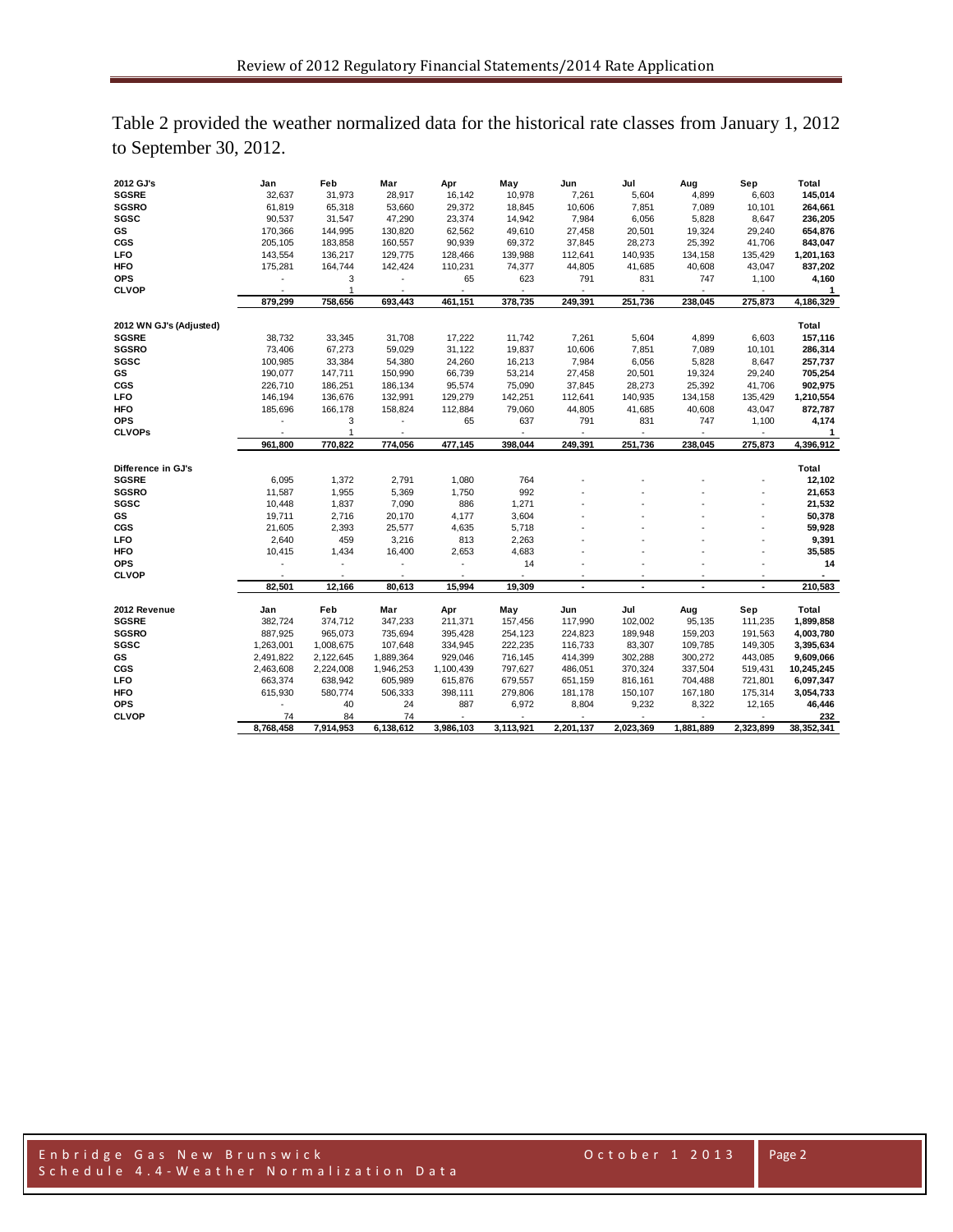| Rates                      | Jan       | Feb       | Mar       | Apr       | May       | Jun       | Jul       | Aug       | Sep       |              |
|----------------------------|-----------|-----------|-----------|-----------|-----------|-----------|-----------|-----------|-----------|--------------|
| <b>SGSRE</b>               | 10.5087   | 10.5087   | 10.5087   | 10.5087   | 10.5087   | 10.5087   | 10.5087   | 10.5087   | 10.5087   |              |
| <b>SGSRO</b>               | 12.8347   | 12.8347   | 10.5087   | 10.5087   | 10.5087   | 10.5087   | 10.5087   | 10.5087   | 10.5087   |              |
| SGSC                       | 13.6383   | 13.6383   | 13.6383   | 13.6383   | 13.6383   | 13.6383   | 13.6383   | 13.6383   | 13.6383   |              |
| <b>GS</b>                  | 14.5399   | 14.5399   | 14.5399   | 14.5399   | 14.5399   | 14.5399   | 14.5399   | 14.5399   | 14.5399   |              |
| CGS                        | 11.8155   | 11.8155   | 11.8155   | 11.8155   | 11.8155   | 11.8155   | 11.8155   | 11.8155   | 11.8155   |              |
| LFO                        | 6.4324    | 6.4324    | 6.4324    | 6.4324    | 6.4324    | 6.4324    | 6.4324    | 6.4324    | 6.4324    |              |
| <b>HFO</b>                 | 3.3352    | 3.3352    | 3.3352    | 3.3352    | 3.3352    | 3.3352    | 3.3352    | 3.3352    | 3.3352    |              |
| <b>OPS</b>                 | 10.9049   | 10.9049   | 10.9049   | 10.9049   | 10.9049   | 10.9049   | 10.9049   | 10.9049   | 10.9049   |              |
| <b>CLVOP</b>               | 4.0000    | 4.0000    | 4.0000    | 4.0000    | 4.0000    | 4.0000    | 4.0000    | 4.0000    | 4.0000    |              |
| Difference in GJ's * Rates |           |           |           |           |           |           |           |           |           | <b>Total</b> |
| <b>SGSRE</b>               | 64,051    | 14,418    | 29,330    | 11,349    | 8,029     |           |           |           |           | 127,177      |
| <b>SGSRO</b>               | 148,716   | 25,092    | 56,421    | 18,390    | 10,425    |           |           |           |           | 259,044      |
| <b>SGSC</b>                | 142,493   | 25,054    | 96,696    | 12,084    | 17,334    |           |           |           |           | 293,661      |
| GS                         | 286,596   | 39,490    | 293,270   | 60,733    | 52,402    |           |           |           |           | 732,491      |
| <b>CGS</b>                 | 255,274   | 28,274    | 302,205   | 54,765    | 67,561    |           |           |           |           | 708,079      |
| LFO                        | 16,982    | 2,952     | 20,687    | 5,230     | 14,557    |           |           |           |           | 60,408       |
| <b>HFO</b>                 | 34,736    | 4,783     | 54,697    | 8,848     | 15,619    |           |           |           |           | 118,683      |
| <b>OPS</b>                 |           |           |           |           | 153       |           |           |           |           | 153          |
| <b>CLVOP</b>               |           |           |           |           |           |           |           |           |           |              |
|                            | 948,848   | 140,063   | 853,306   | 171,399   | 186,080   | ٠         |           |           |           | 2,299,696    |
| 2012 WN Revenue            |           |           |           |           |           |           |           |           |           | Total        |
| <b>SGSRE</b>               | 446.775   | 389,130   | 376,563   | 222,720   | 165,485   | 117,990   | 102,002   | 95,135    | 111,235   | 2,027,035    |
| <b>SGSRO</b>               | 1,036,641 | 990,165   | 792,115   | 413,818   | 264,548   | 224,823   | 189,948   | 159,203   | 191,563   | 4,262,824    |
| <b>SGSC</b>                | 1,405,494 | 1,033,729 | 204,344   | 347,029   | 239,569   | 116,733   | 83,307    | 109,785   | 149,305   | 3,689,295    |
| GS                         | 2,778,418 | 2,162,135 | 2,182,634 | 989,779   | 768,547   | 414,399   | 302,288   | 300,272   | 443,085   | 10,341,557   |
| CGS                        | 2,718,882 | 2,252,282 | 2,248,459 | 1,155,204 | 865,188   | 486,051   | 370,324   | 337,504   | 519,431   | 10,953,324   |
| LFO                        | 680,356   | 641,894   | 626,676   | 621,106   | 694,114   | 651,159   | 816,161   | 704,488   | 721,801   | 6,157,755    |
| HFO                        | 650,666   | 585,557   | 561,030   | 406,959   | 295,425   | 181,178   | 150,107   | 167,180   | 175,314   | 3,173,416    |
| <b>OPS</b>                 |           | 40        | 24        | 887       | 7,125     | 8,804     | 9,232     | 8,322     | 12,165    | 46,599       |
| <b>CLVOP</b>               | 74        | 84        | 74        |           |           |           |           |           |           | 232          |
|                            | 9.717.306 | 8.055.016 | 6.991.918 | 4.157.502 | 3,300,001 | 2,201,137 | 2,023,369 | 1,881,889 | 2.323.899 | 40,652,037   |

**Table 2 – Weather-normalized Throughput and Revenue for Jan – Sep 2012 (continued)**